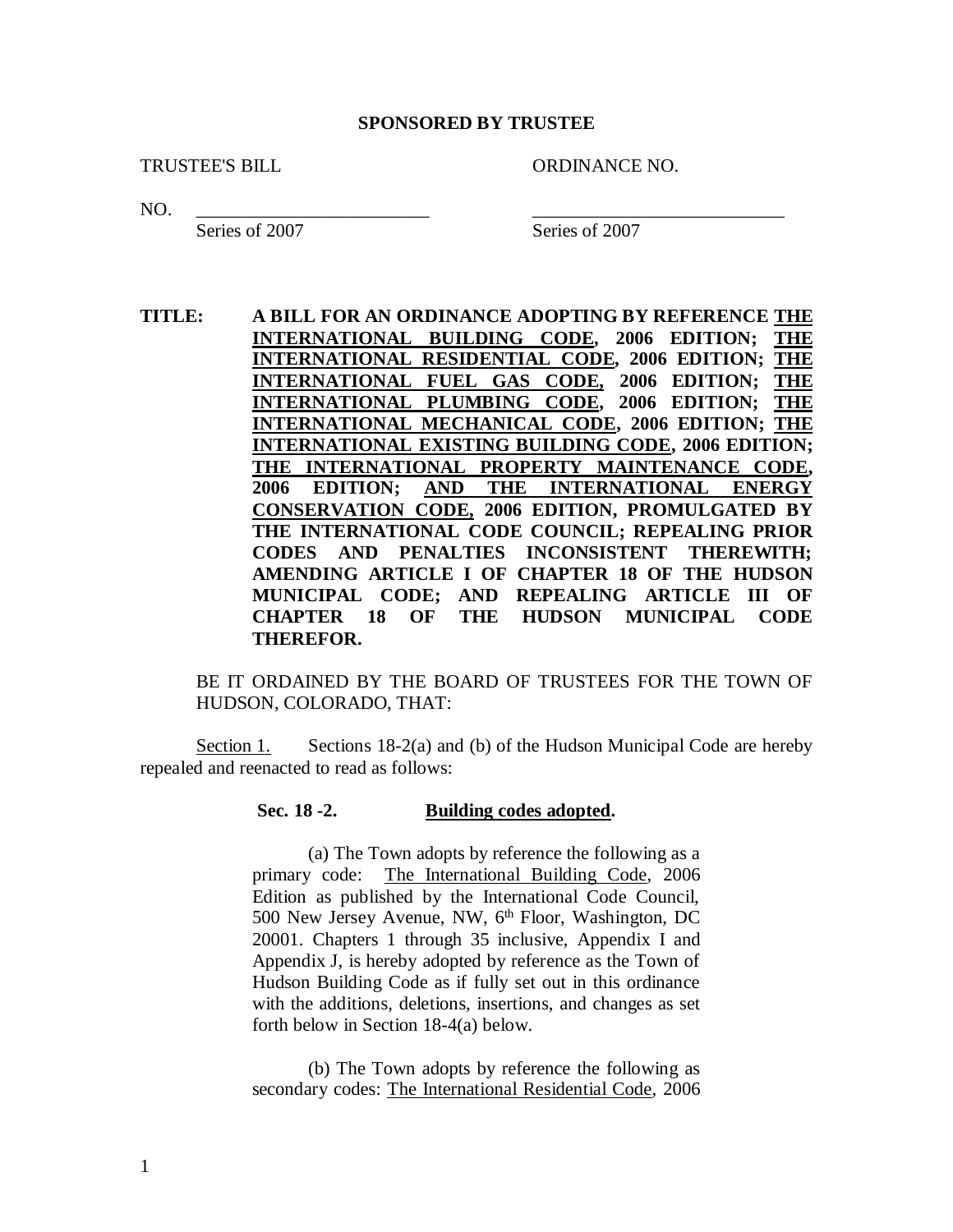Edition, as published by the International Code Council, 500 New Jersey Avenue, NW, 6<sup>th</sup> Floor, Washington, DC 20001, Chapters 1 through 43 inclusive and Appendix Chapters G and H, as if fully set out in this ordinance with the additions, deletions, insertions and changes as set forth in Section 18-4(b) below; The International Mechanical Code, 2006 Edition, as published by the International Code Council, 500 New Jersey Avenue, NW, 6<sup>th</sup> Floor, Washington, DC 20001, Chapters 1 through 15 inclusive, as if fully set out in this ordinance with the additions, deletions, insertions, and changes as set forth in Section 18- 4(c) below; The International Fuel Gas Code, 2006 Edition, as published by the International Code Council, 500 New Jersey Avenue, NW, 6<sup>th</sup> Floor, Washington, DC 20001, Chapters 1 through 8 inclusive, as if fully set out in this ordinance with the additions, deletions, insertions and changes as set forth in Section 18-4(d) below; The International Plumbing Code, 2006 Edition, as published by the International Code Council, 500 New Jersey Avenue, NW, 6<sup>th</sup> Floor, Washington, DC 20001, Chapters 1 through 13 inclusive, as if fully set out in this ordinance with the additions, deletions, insertions, and changes as set forth in Section 18-4(e) below; The International Property Maintenance Code, 2006 Edition, as published by the International Code Council, 500 New Jersey Avenue, NW, 6 th Floor, Washington, DC 20001, Chapters 1 through 8 inclusive, as if fully set out in this ordinance with the additions, deletions, insertions, and changes as set forth in Section 18-4(f) below; The International Existing Building Code, 2006 Edition, as published by the International Code Council, 500 New Jersey Avenue, NW,  $6<sup>th</sup>$  Floor, Washington, DC 20001, Chapters 1 through 15 inclusive, as if fully set out in this ordinance with the additions, deletions, insertions and changes as set forth in Section 18- 4(g) below, The International Energy Conservation Code, 2006 Edition, as published by the International Code Council, 500 New Jersey Avenue, NW, 6<sup>th</sup> Floor, Washington, DC 20001, Chapters 1 through 6 inclusive, as if fully set out in this ordinance with the additions, deletions, insertions and changes as set forth in Section 18- 4(h) below.

(c) The Town adopts by reference the National Electrical Code, 2005 Edition, as may be amended from by the Colorado Department of Regulatory Agencies, State Electrical Board, and as adopted by the same from time to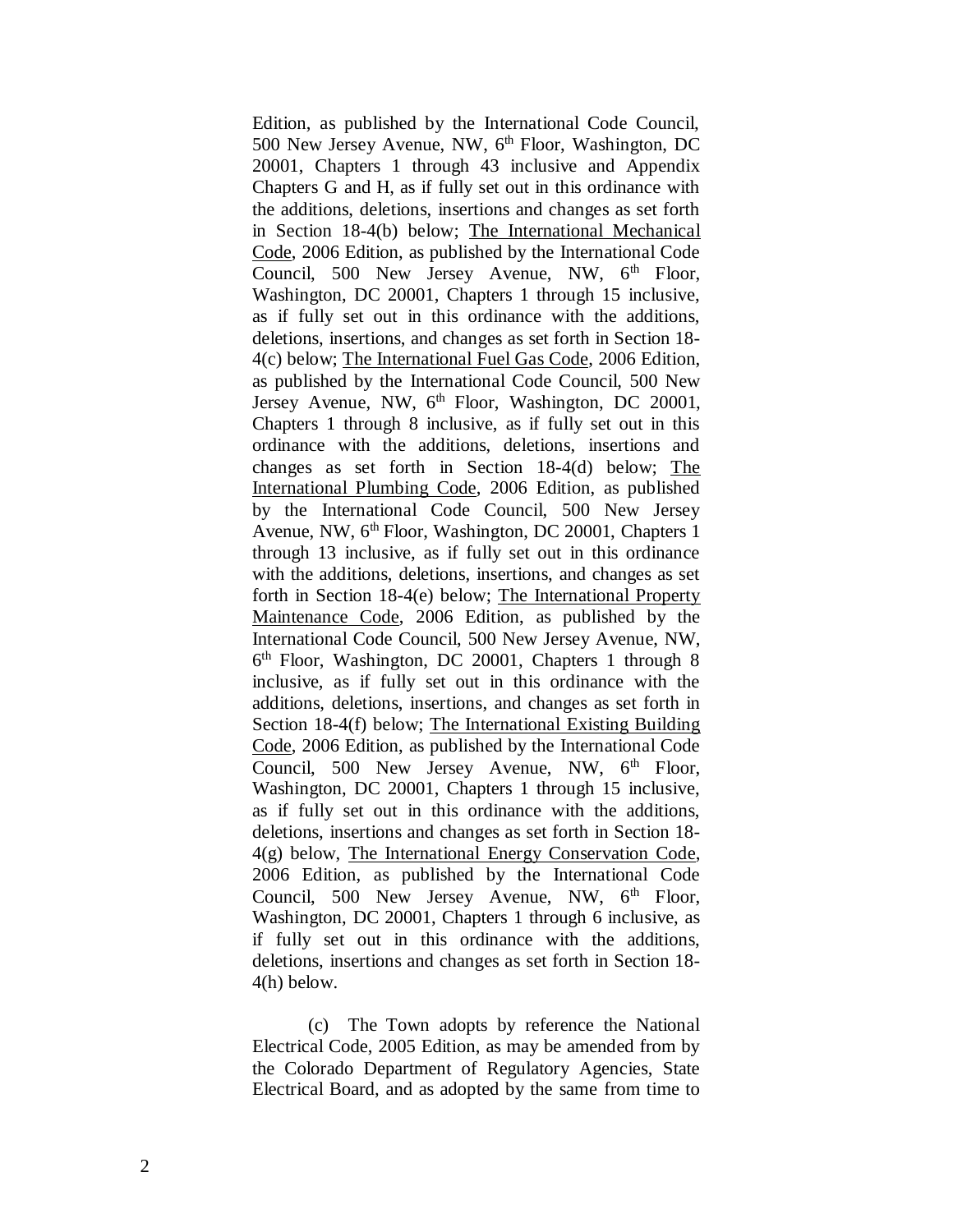time as the minimum standards governing the planning, laying out, and installing or the making of additions, alterations, and repairs in the installation of wiring apparatus and equipment for the electric light, heat, and power for the State of Colorado at 3 Colorado Code of Regulations, Section 710-1, Standard 2.1.

Section 2. Section 18-3 of the Hudson Municipal Code is hereby repealed.

Section 3. Section 18-4 of the Hudson Municipal Code is hereby repealed and reenacted to read as follows:

## **Sec. 18-4. Deletions from and amendments to the international codes.**

(a) The following sections and paragraphs or subparagraphs of the 2006 International Building Code (IBC) are hereby amended or deleted as follows:

(1) IBC Section 101.1. IBC Section 101.1 (Title) is amended by the addition of the term "Town of Hudson" where indicated.

(2) IBC Section 101.4.1. IBC Section 101.4.1 (Electrical) is amended by replacing "ICC Electrical Code" with "National Electrical Code as adopted by the State of Colorado."

(3) IBC Section 101.4.4. IBC Section 101.4.4 (Plumbing) is amended by deletion of the last sentence.

(4) IBC Section 101.4.6. IBC Section 101.4.6 (Fire prevention) is amended by renumbering the section as 101.4.5 and replacing "International Fire Code" with "adopted fire code."

(5) IBC Section 105.1. IBC Section 105.1 (Required) is amended by replacing the words "building official" with "Town."

(6) IBC Section 105.2. Subsection Building: Item # 1 IBC Section 105.2 (Work Exempt from a permit.) Item # 1 is amended as follows. "One-story detached accessory structures used as tool and storage sheds, play houses and similar uses, provided the floor area does not exceed 200 square feet."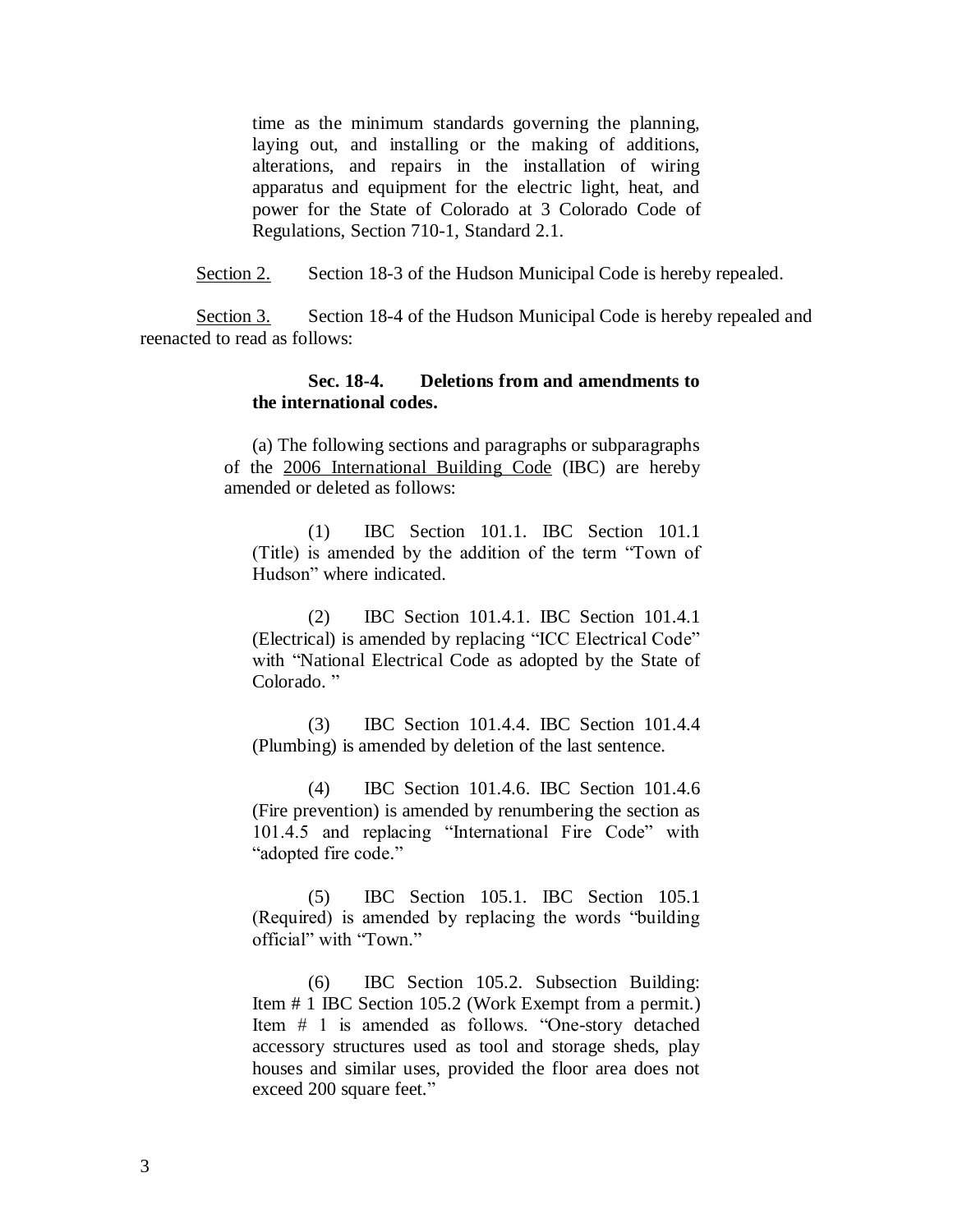(7) IBC Section 108.2. IBC Section 108.2 (Schedule of Permit Fees.) is amended by adding the sentence, "On projects with an estimated valuation of \$1,000,000 or greater the plan review fee shall be calculated and such fee paid to the Town at the time of application submittal."

(8) IBC Section 108.4. IBC Section 108.4 (Work commencing before permit issuance.) Amend by replacing the words "building official" with "Town" and adding "The fee shall be equal to 100% of the original building fee in addition to the required permit fees."

(9) IBC Section 108.6. IBC Section 108.6 (Refunds) is amended by deleting the section in its entirety and replacing the section with the following:

> The Town may authorize refunding of any fee paid hereunder which was erroneously paid or collected.

> The Town may authorize refunding of not more than 80 percent (80%) of the permit fee paid when no work has been done under a permit issued in accordance with this code. The Town may authorize refunding of not more than 80 percent (80%) of the plan review fee paid when an application for a permit for which a plan review fee has been paid is withdrawn or cancelled before any plan reviewing is done.

> The Town shall not authorize refunding of any fee paid except on written application filed by the original permittee not later than 180 days after the date of fee payment.

(10) IBC Section 109.3.5. IBC Section 109.3.5 (Lath and gypsum board inspection) is amended by deleting the exception.

(11) IBC Section 110.3. IBC Section 110.3 (Temporary occupancy) is amended by deleting the words "building official" in the first and second sentence and replacing it with "Town."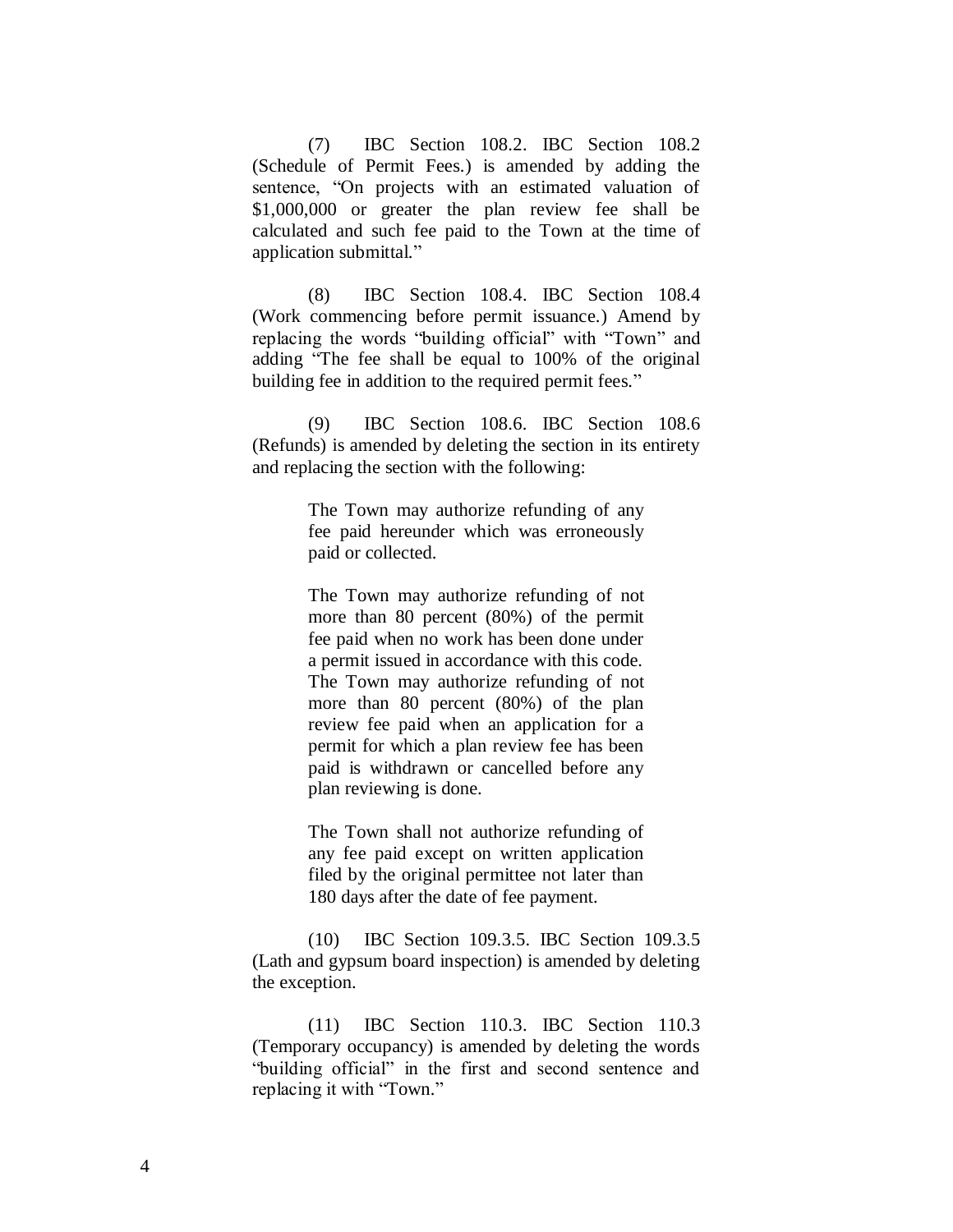(12) IBC Section 112.1. IBC Section 112.1 (General) is amended by deleting the last two sentences and inserting the following: "The members of the Board of Appeals shall be comprised of the members of the Town Board of Trustees."

(13) IBC Section 112.3. IBC Section 112.3 (Qualifications) is amended by deleting the section in its entirety.

(14) IBC Section 202. IBC Section 202 (Definitions) is amended by addition of the following:

> "Sleeping Room" (Bedroom) is any enclosed habitable space within a dwelling unit, which complies with the minimum room dimension requirements of IBC Section 1208 and contains a closet, an area that is useable as a closet, or an area that is readily convertible for use as a closet. Living rooms, family rooms and other similar habitable areas that are so situated and designed so as to clearly indicate these intended uses, shall not be interpreted as sleeping rooms.

(15) IBC Section 1013.1. IBC Section 1013.1 (Where required) is amended by the addition of a second paragraph inserted before the exceptions as follows:

> All area wells, stair wells, window wells and light wells attached to any building that are located less than 36 inches (914.4 mm) from the nearest intended walking surface and deeper than 30 inches (762 mm) below the surrounding ground level, creating an opening greater than 24 inches (610 mm) measured perpendicular from the building, shall be protected with guardrails conforming to this section around the entire opening, or be provided with an equivalent barrier.

(16) IBC Section 1612.3. IBC Section 1612.3 (Establishment of flood hazard areas) is amended by the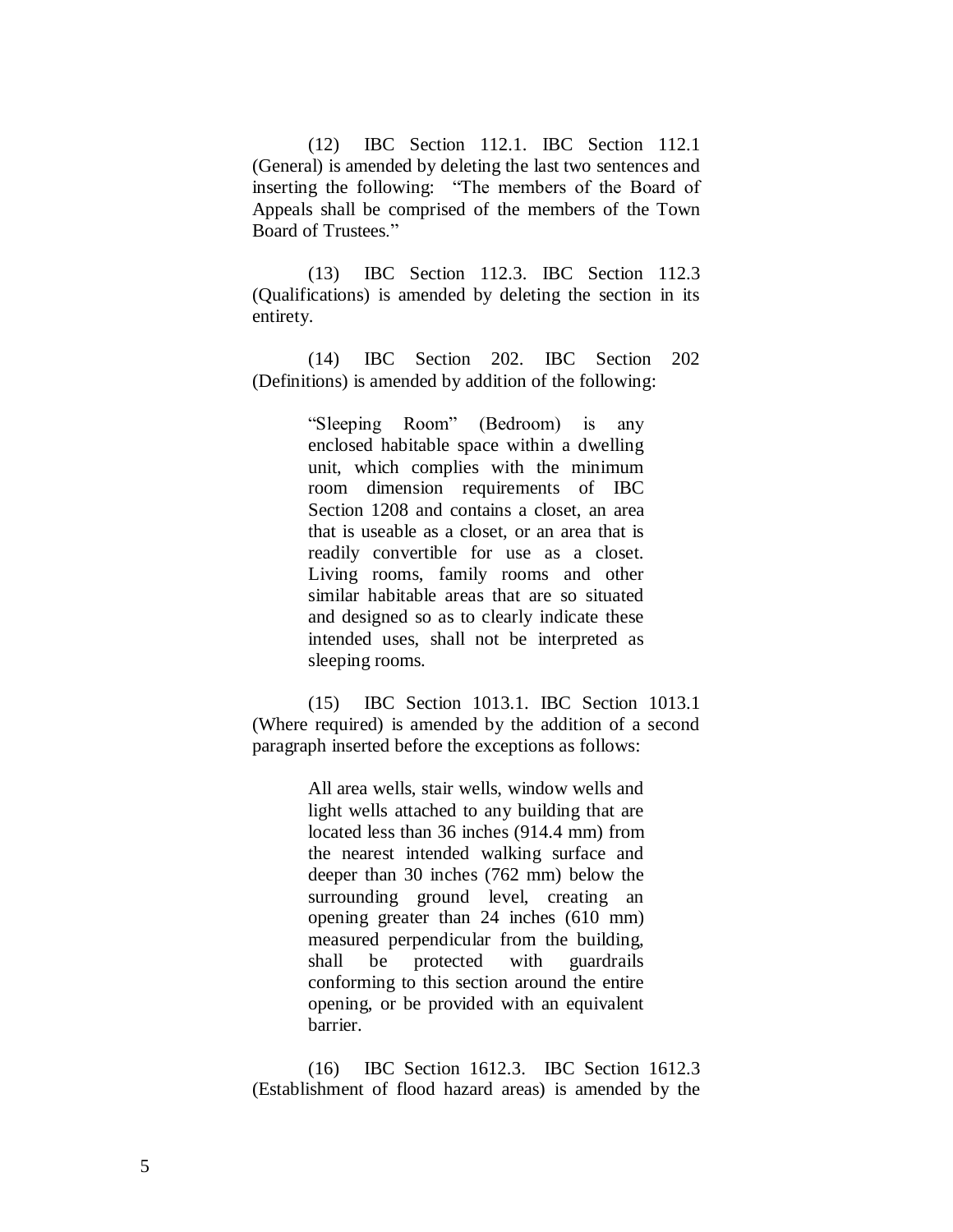insertion of "Town of Hudson" where indicated in [Name of Jurisdiction] and the date of the latest flood insurance study for the Town November 19, 1997, where indicated in [Date of Issuance].

(17) IBC Section 3401.3. IBC Section 3401.3 (Compliance with other codes) is amended by deleting "International Fire Code" and inserting in its place "adopted fire code," deleting "International Private Sewage Disposal Code," and deleting "ICC Electrical Code" and inserting in its place "National Electrical Code"

(18) IBC Section 3410.2. IBC Section 3410.2 (Applicability) is amended by the insertion of "October 27, 2007," the effective date of building codes for the Town of Hudson.

(19) IBC Section J103.2. IBC Section J103.2 (Exemptions) is amended by deleting item 1 and inserting as item 1, "excavations of less than 50 Cubic Yards."

(b) The following sections and paragraphs or subparagraphs of the 2006 International Residential Code (IRC) are hereby amended or deleted as follows:

(1) IRC Section R101.1. IRC Section R101.1 (Title) is amended by the addition of the term "Town of Hudson" where indicated.

(2) IRC Section R105.1. IRC Section R105.1 (Required) is amended by replacing the words "building official" with "Town."

(3) IRC Section 105.2 Subsection Building: Item # 1 IRC Section 105.2 (Work Exempt from a permit.) Item # 1 is amended as follows. "One-story detached accessory structures used as tool and storage sheds, play houses and similar uses, provided the floor area does not exceed 200 square feet."

(4) IRC Section R106.2. IRC Section R106.2 (Site Plan) is amended by deleting the section in its entirety and replacing the section with the following:

> The construction documents submitted with the application for the permit shall be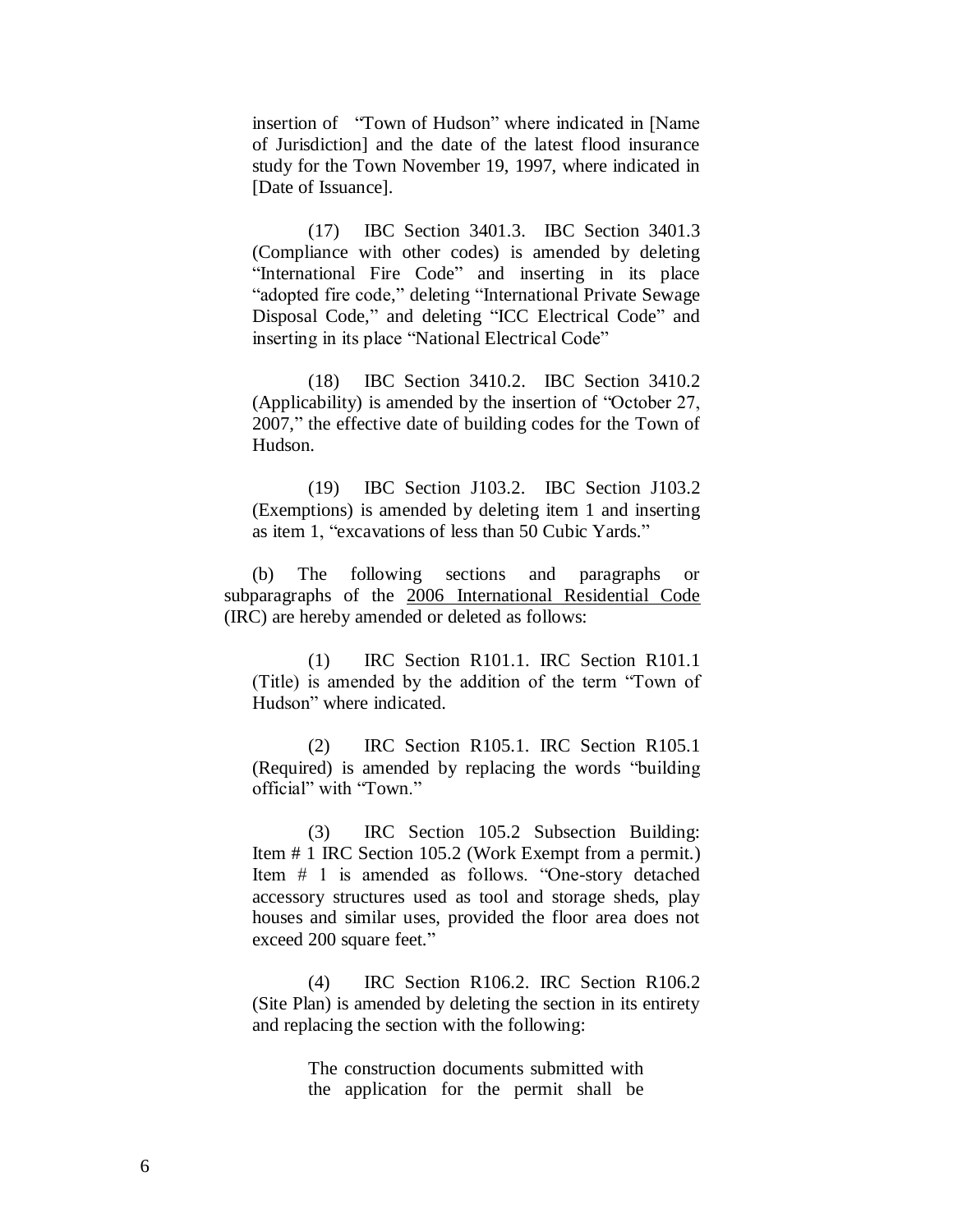accompanied by a site plan showing the size and location of new construction and existing structures on the site, distances from lot lines and drainage of the lot based on the master drainage plan for the development. In the case of demolition, the site plan shall show construction to be demolished and the location and size of existing structures and construction that are to remain on the site or plot.

(5) IRC Section 108.4.1. IRC Section 108.4.1 is added (Work commencing before permit issuance.) Any person who commences any work on a building, structure, electrical, gas, mechanical or plumbing system before obtaining the necessary permits shall be subject to a fee established by the Town. The fee shall be equal to 100% of the original building fee in addition to the required permit fees.

(6) IRC Section R108.5. IRC Section R108.5 (Refunds) is amended by deleting the section in its entirety and replacing the section with the following:

> The Town may authorize refunding of any fee paid hereunder which was erroneously paid or collected. The Town may authorize refunding of not more than 80 percent (80%) of the permit fee paid when no work has been done under a permit issued in accordance with this code.

> The Town may authorize refunding of not more than 80 percent (80%) of the plan review fee paid when an application for a permit for which a plan review fee has been paid is withdrawn or cancelled before any plan reviewing is done. The Town shall not authorize refunding of any fee paid except on written application filed by the original permittee not later than 180 days after the date of fee payment.

(7) IRC Section R109.1.5. IRC Section R109.1.5 (Other inspections) is amended by the addition of new subsections as follows: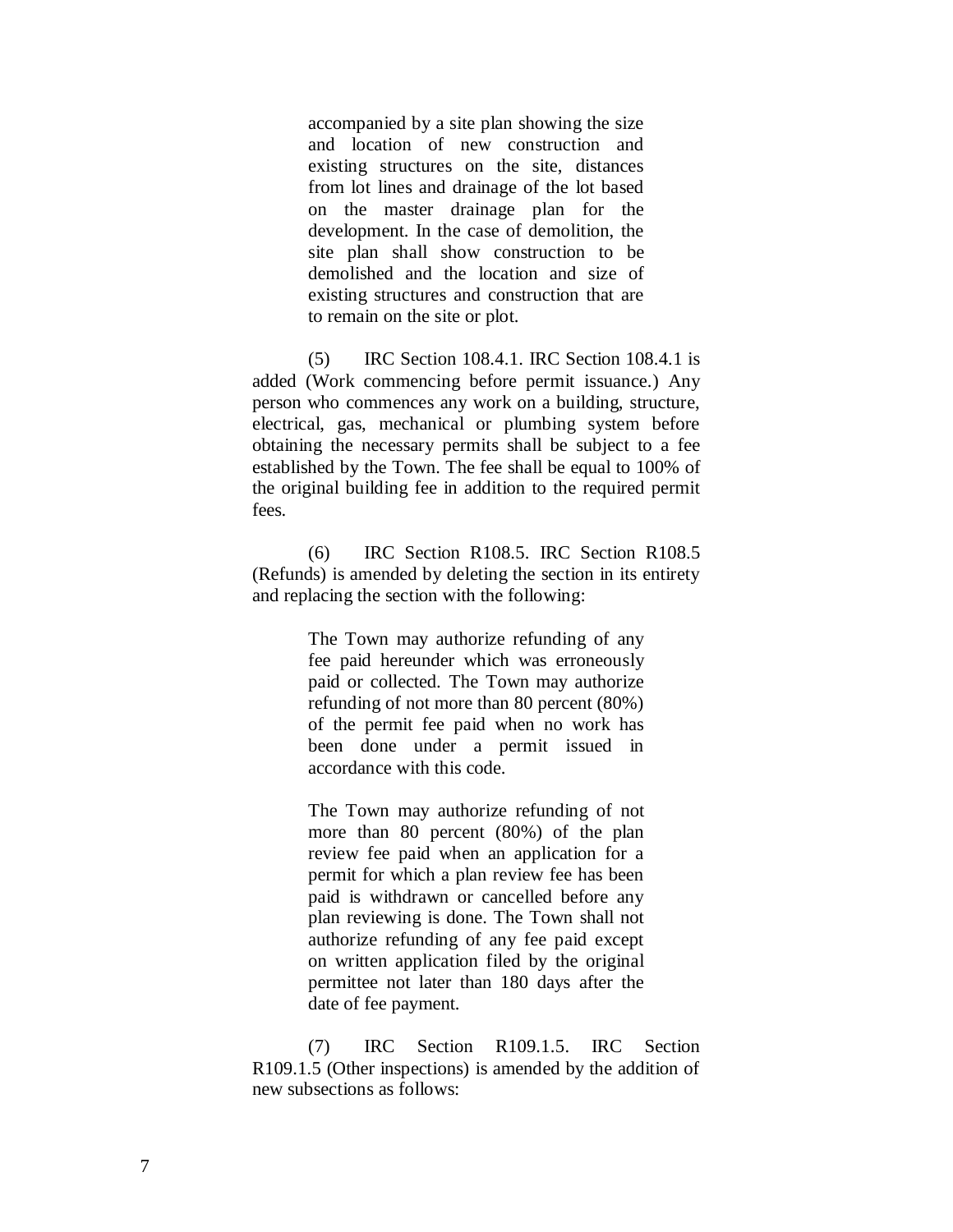R109.1.5.3 Insulation Inspection. Inspection of the structure shall be made following installation of the wall, ceiling and floor insulation and exterior windows and before wall coverings are installed.

R109.1.5.4 Lath and gypsum inspection. Inspection of all interior or exterior lathing and gypsum board shall be made after installation but before any plaster is applied or before gypsum board joints and fasteners are taped and finished.

(8) IRC Section R110.3. IRC Section R110.3 (Certificate Issued) is amended by the addition of the sentence "A final drainage certificate prepared by a Professional Land Surveyor licensed in the State of Colorado shall be submitted to the Town for review and approved prior to the Certificate of Occupancy being issued."

(9) IRC Section R110.4. IRC Section R110.4 (Temporary occupancy) is amended by deleting the words "building official" in the first and second sentences and replacing it with "Town."

(10) IRC Section R112.1. IRC Section R112.1 (General) is amended by deleting the last three sentences and inserting the following: "The members of the Board of Appeals shall be comprised of the members of the Town Board of Trustees."

(11) IRC Section R202. IRC Section R202 (Definitions) is amended by addition of the following:

> "Sleeping Room" (Bedroom) is any enclosed habitable space within a dwelling unit, which complies with the minimum room dimension requirements of IRC Sections R304 and R305 and contains a closet, an area that is useable as a closet, or an area that is readily convertible for use as a closet. Living rooms, family rooms and other similar habitable areas that are so situated and designed so as to clearly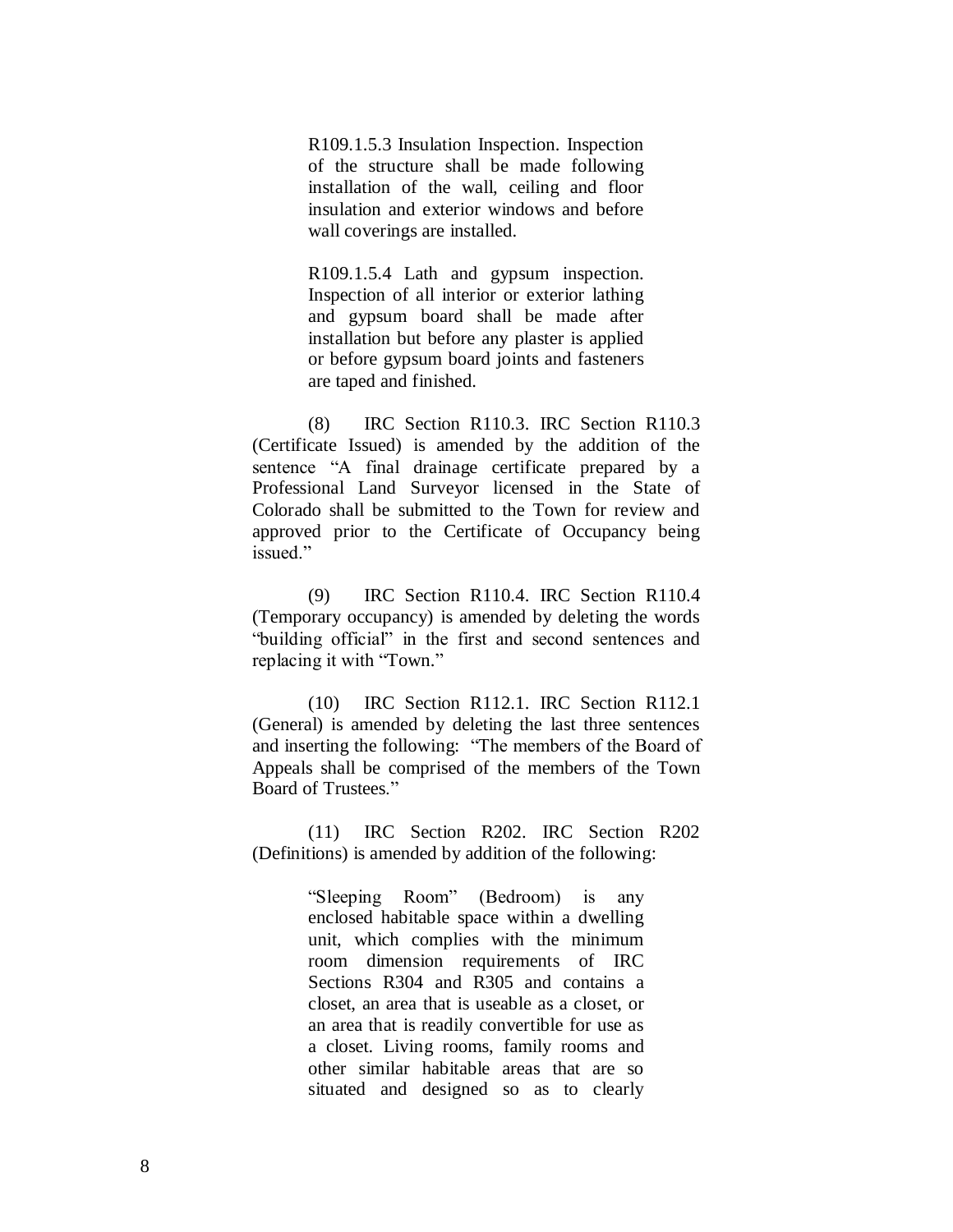indicate these intended uses, shall not be interpreted as sleeping rooms.

(12) IRC Section R202. IRC Section R202 (Definitions) is amended by the deletion of the following definition: "Accessory Structure."

(13) IRC Table R301.2 (1). IRC Table R301.2 (1) is filled in to provide the following:

Table R301.2 (1) Climatic and Geographic Design Criteria

|  | Ground       | Wind           | Seismic<br>Design<br>Category | Subject to Damage From |                     |                       | Winter         | Ice Shield               | Flood                                                   | Air               | Mean           |
|--|--------------|----------------|-------------------------------|------------------------|---------------------|-----------------------|----------------|--------------------------|---------------------------------------------------------|-------------------|----------------|
|  | Snow<br>Load | Speed<br>(mph) |                               | Weathering             | Frost Line<br>Depth | Termite               | Design<br>Temp | Underlayment<br>Required | Hazard                                                  | Freezing<br>Index | Annual<br>Temp |
|  | $20$ psf     | 90             | B                             | Severe                 | 30 in.              | Slight to<br>Moderate |                | NO                       | No flood<br>$plains -$<br>zoned C<br>per<br><b>FEMA</b> | 1000              | $45^{\circ}$ F |

(14) IRC Section R310.2.1. IRC Section R310.2.1 (Ladder and steps) is amended by the addition of the following exception to read as follows: "Exception: Only one window well egress ladder shall be required in an unfinished basement."

(15) IRC Section R312.1. IRC Section R312.1 (Guards) is amended by the addition of a third paragraph as follows:

> All area wells, stair wells, window wells and light wells attached to any building that are located less than 36 inches (914 mm) from the nearest intended walking surface and deeper than 30 inches (762 mm) below the surrounding ground level, creating an opening greater than 24 inches (610 mm) measured perpendicular from the building, shall be protected with guardrails conforming to this section around the entire opening, or be provided with an equivalent barrier.

Exceptions:

1. The access side of stairways need not be protected.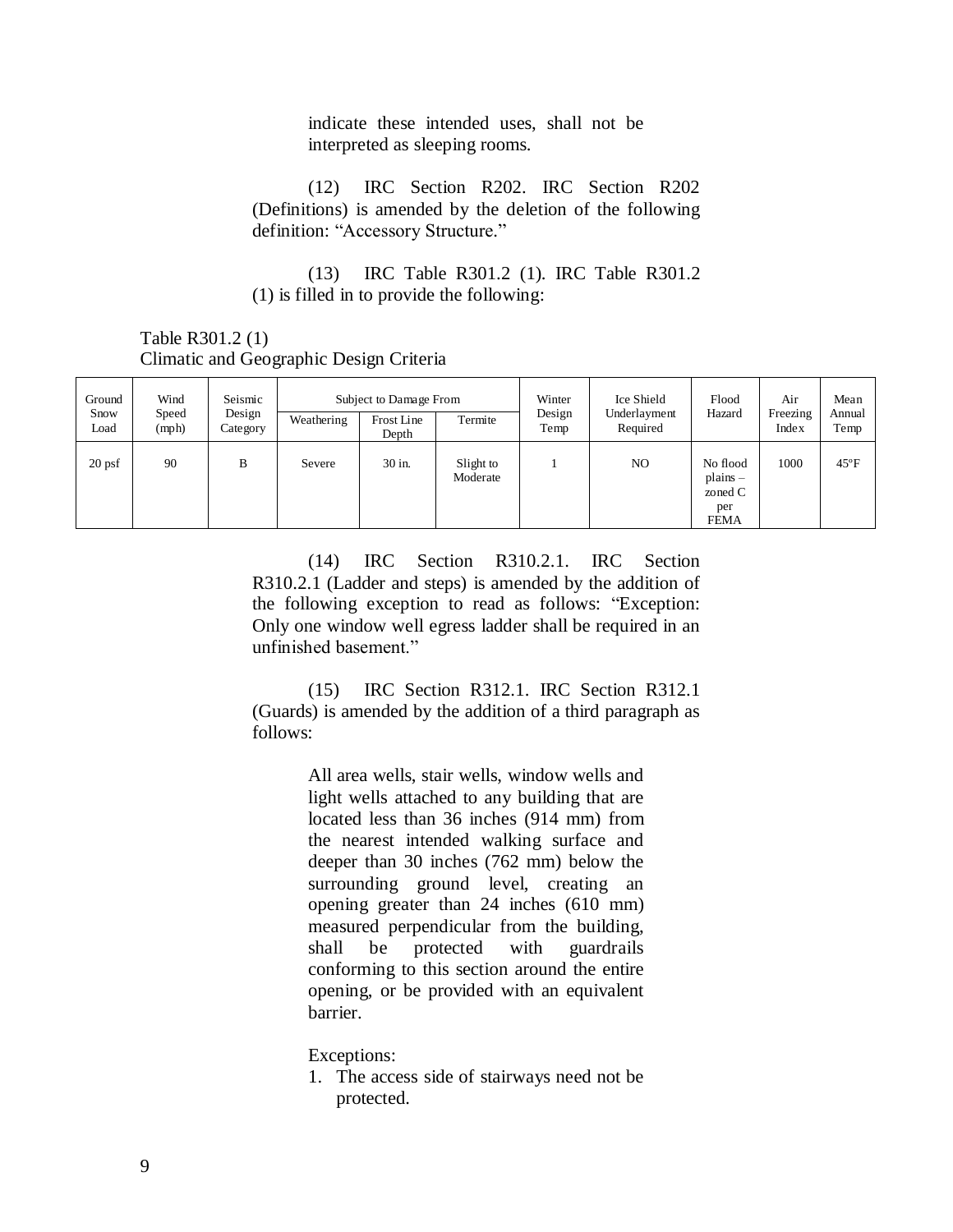- 2. Area and window wells provided for emergency escape and rescue windows may be protected with approved grates or covers that comply with Section R310 of this code.
- 3. Covers and grates may be used over stairways and other openings used exclusively for the service access or for admitting light or ventilation.

(16) IRC Section R401.2. IRC Section R401.2 (Requirements) is amended by the addition of the following:

> Foundations shall be designed and the construction drawings stamped by a Colorado registered design professional. The foundation design must be based on an engineer's soils report. The drawings must be noted with the engineering firm name, specific location for design and soils report number. A site certification prepared by State of Colorado registered design professional is required for setback verification on all new Group R Division 3 occupancies.

(17) IRC Section R405.1. IRC Section R405.1 (Concrete or masonry foundations) is amended with the addition of the following after the first sentence: "All foundation drains shall be designed and inspected by a State of Colorado registered design professional."

(18) IRC Section M1502.6. IRC Section M1502.6 (Duct length) is amended by deleting exception 1 in its entirety.

(19) IRC Section G2415.9. IRC Section G2415.9 (Minimum burial depth) is amended by the addition of the following: All plastic fuel gas piping shall be installed a minimum of 18 inches (457 mm) below grade.

(20) IRC Section G2415.9.1. IRC Section G2415.9.1 (Individual outside appliances) is deleted in its entirety.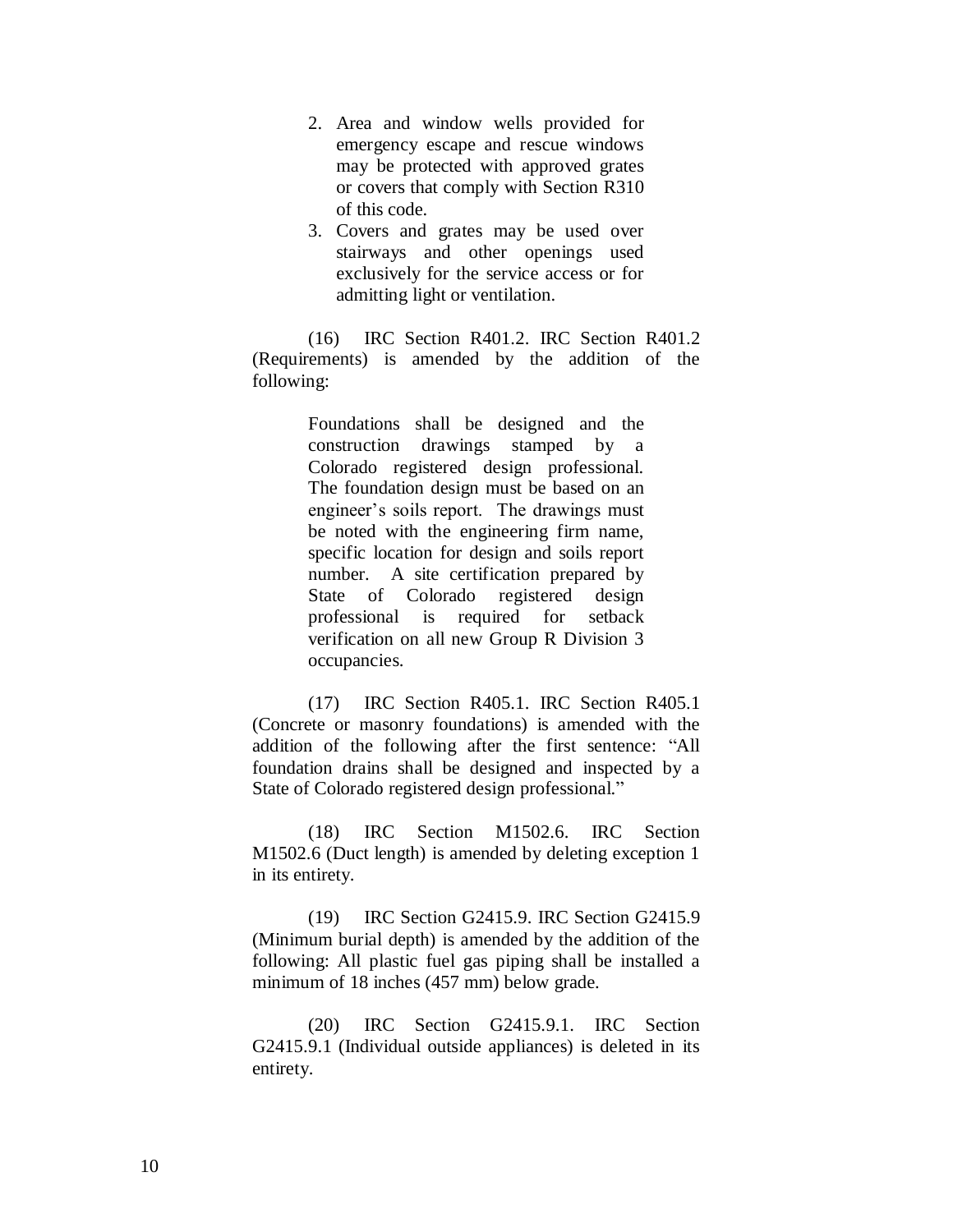(21) IRC Section G2417.4.1. IRC Section G2417.4.1 (Test pressure) is amended by changing 3 psig to 10 psig.

(22) IRC Section P2603.6.1. IRC Section P2603.6.1 (Sewer depth) is amended by filling in both areas where indicated to read "12 inches (305 mm)."

(23) IRC Section P3103.1. IRC Section P3103.1 (Roof extension) is amended by filling in both areas where indicated to read "6 inches (152.4 mm)."

(c) The following sections and paragraphs or subparagraphs of the 2006 International Mechanical Code (IMC) are hereby amended or deleted as follows:

(1) IMC Section 101.1. IMC Section 101.1 (Title) is amended by the addition of the term "Town of Hudson" where indicated.

(2) IMC Section 504.6.1. IMC Section 504.6.1 (Maximum length) is amended by deleting the exception in its entirety.

(d) The following sections and paragraphs or subparagraphs of the 2006 International Fuel Gas Code (IFGC) are hereby amended or deleted as follows:

(1) IFGC Section 101.1. IFGC Section 101.1 (Title) is amended by the addition of the term "Town of Hudson" where indicated.

(2) IFGC Section 404.9. IFGC Section 404.9 (Minimum burial depth) is amended by the addition of the following: All plastic fuel gas piping shall be installed a minimum of 18 inches (457 mm) below grade.

(3) IFGC Section 404.9.1. IFGC Section 404.9.1 (Individual outside appliances) is deleted in its entirety.

(4) IFGC Section 406.4.1. IFGC Section 406.4.1 (Test pressure) is amended by changing 3 psig to 10 psig.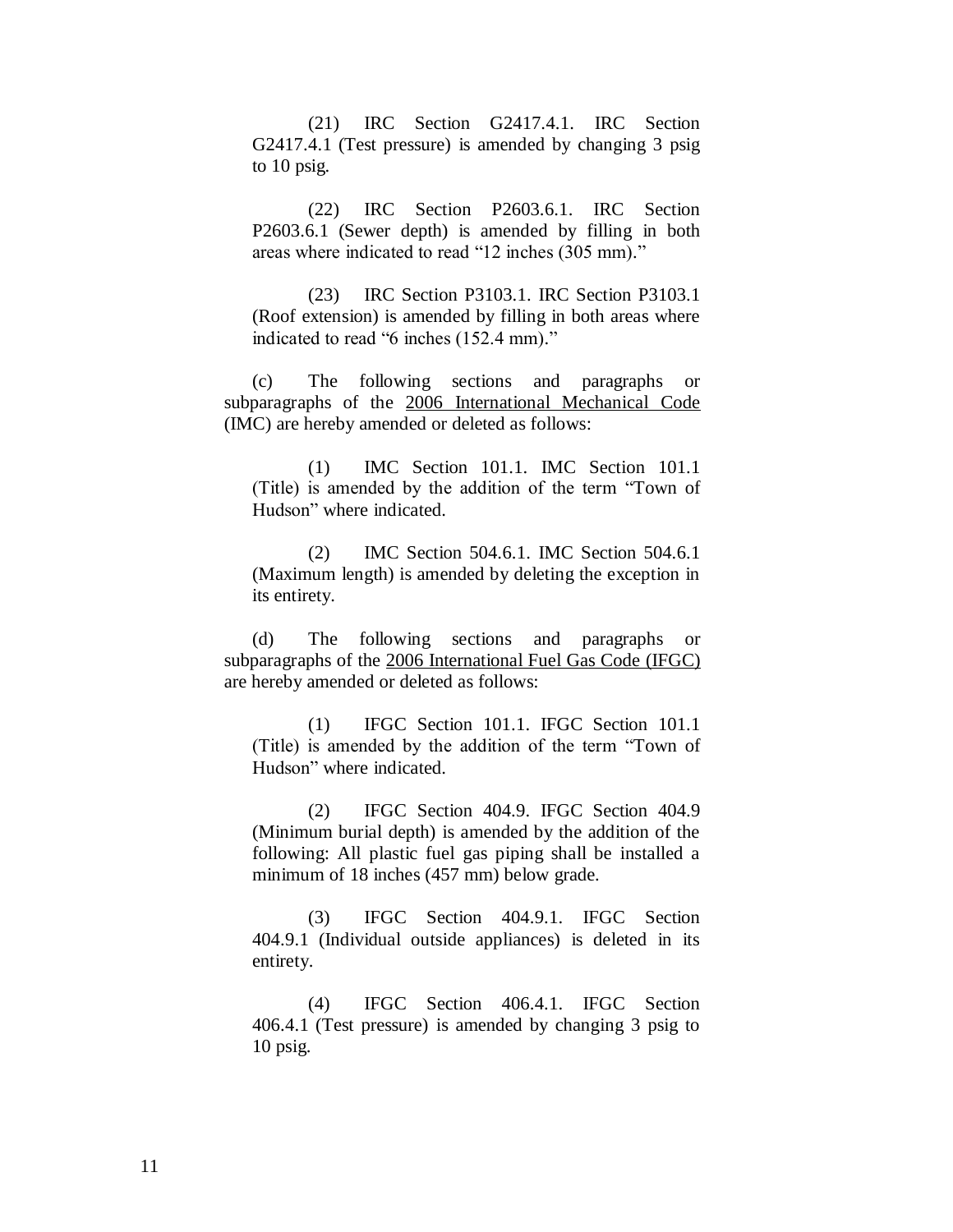(5) IFGC Section 614.6.1. IFGC Section 614.6.1 (Maximum length) is amended by deleting the exception in its entirety.

(e) The following sections and paragraphs or subparagraphs of the 2006 International Plumbing Code (IPC) are hereby amended or deleted as follows:

**(**1) IPC Section 101.1. IPC Section 101.1 (Title) is amended by the addition of the term "Town of Hudson" where indicated.

(2) IPC Section 305.6.1. IPC Section 305.6.1 (Sewer depth) is amended by filling in both areas where indicated to read "12 inches (305 mm)."

(3) IPC Section 904.1. IPC Section 904.1 (Roof extension) is amended by inserting the number "6" (152.4 mm) where indicated in the second sentence.

(f) The following sections and paragraphs or subparagraphs of the 2006 International Property Maintenance Code (IPMC) are hereby amended or deleted as follows:

(1) IPMC Section 101.1. IPMC Section 101.1 (Title) is amended by the addition of the term "Town of Hudson" where indicated.

(2) IPMC Section 103.5. IPMC Section 103.5 (Fees) is amended by deleting the section in its entirety.

(3) IPMC Section 111.2. IPMC Section 111.2 (Membership of board) is amended by deleting the section in its entirety and inserting the following: "The members of the Board of Appeals shall be comprised of the members of the Town Board of Trustees."

(4) IPMC Section 111.2.1. IPMC Section 111.2.1 (Alternate members) is amended by deleting the section in its entirety.

(5) IPMC Section 111.2.2. IPMC Section 111.2.2 (Chairman) is amended by deleting the section in its entirety.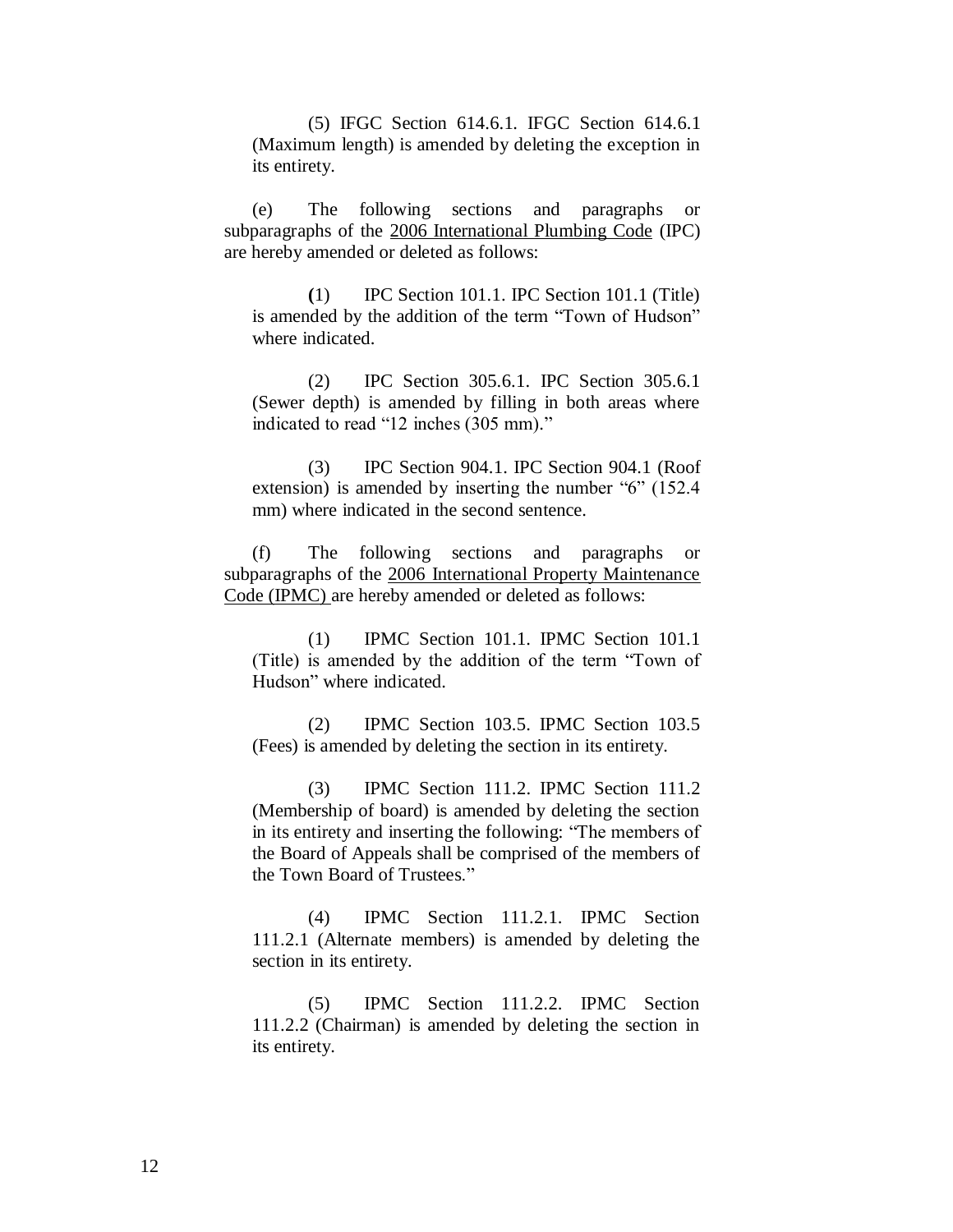(6) IPMC Section 111.2.3. IPMC Section 111.2.3 (Disqualification of member) is amended by deleting the section in its entirety.

(7) IPMC Section 111.2.4. IPMC Section 111.2.4 (Secretary) is amended by deleting the section in its entirety.

(8) IPMC Section 111.2.5. IPMC Section 111.2.5 (Compensation of members) is amended by deleting the section in its entirety.

(9) IPMC Chapter 3. IPMC Chapter 3 (General Requirements) is amended by deleting the chapter in its entirety.

(10) IPMC Chapter 4. IPMC Chapter 4 (Light, Ventilation and Occupancy Limitations) is amended by deleting the chapter in its entirety.

(11) IPMC Chapter 5. IPMC Chapter 5 (Plumbing Facilities and Fixtures and Fixture Requirements) is amended by deleting the chapter in its entirety.

(12) IPMC Chapter 6. IPMC Chapter 6 (Mechanical and Electrical Requirements) is amended by deleting the chapter in its entirety.

(13) IPMC Chapter 7. IPMC Chapter 7 (Fire Safety Requirements) is amended by deleting the chapter in its entirety.

(g) The following sections and paragraphs or subparagraphs of the 2006 International Existing Building Code (IEBC) are hereby amended or deleted as follows:

(1) International Existing Building Code is amended by replacing all references to "International Fire Code" with "adopted fire code".

(2) International Existing Building Code is amended by replacing all references to "ICC Electrical Code" with "National Electrical Code as adopted by the State of Colorado."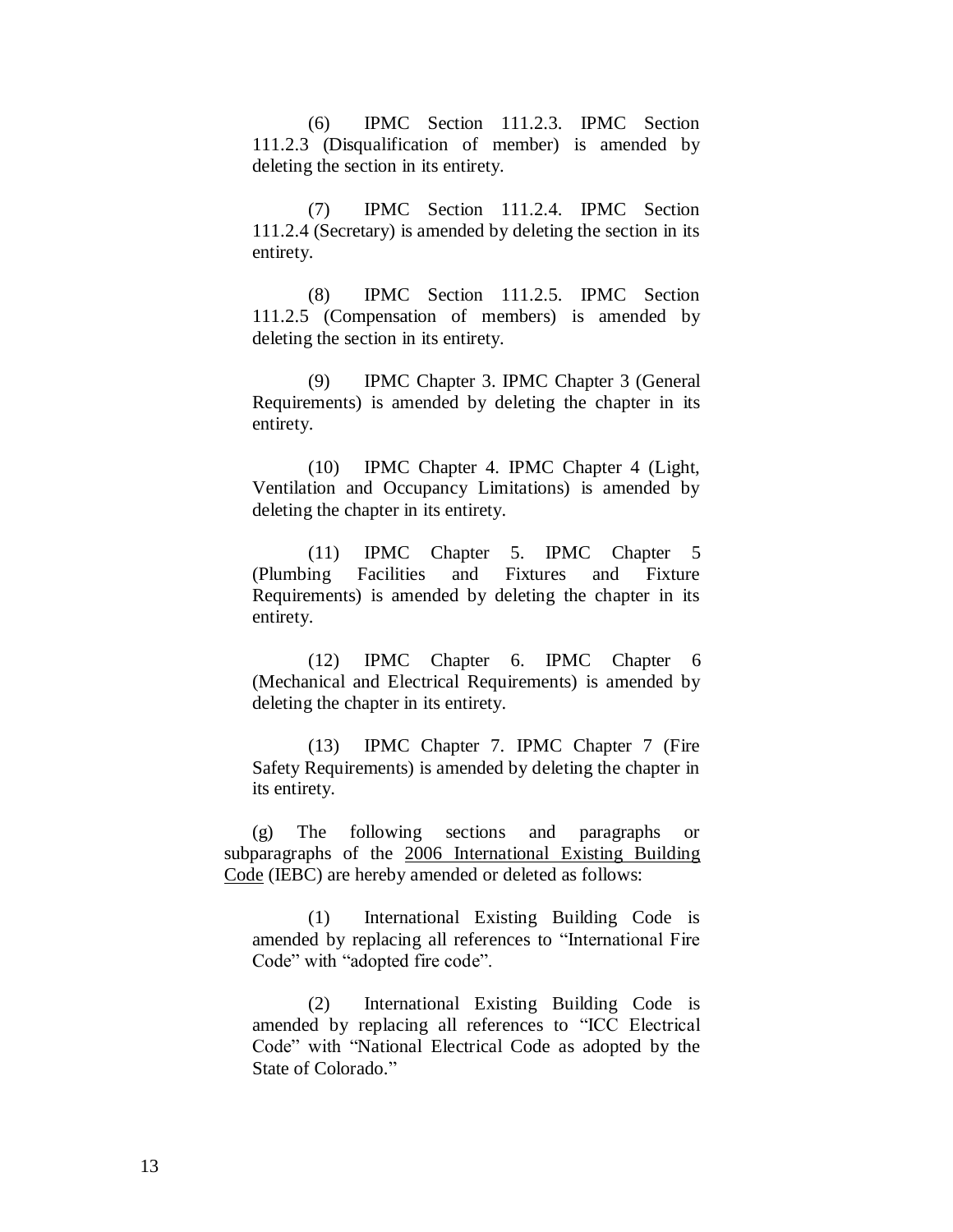(3) IEBC Section 101.1. IEBC Section 101.1 (Title) is amended by the addition of the term "Town of Hudson" where indicated.

(4) IEBC Section 1201.1. IEBC Section 1201.1 (Conformance) is amended by deleting the section in its entirety and replacing it with the following: "Structures moved into or within the jurisdiction shall comply with the provision of this code for new structures."

(h) The following sections and paragraphs or subparagraphs of the 2006 International Energy Conservation Code (IECC) are hereby amended or deleted as follows:

(1) International Energy Conservation Code is amended by replacing all references to "International Fire Code" with "adopted fire code."

(2) International Energy Conservation Code is amended by replacing all references to "ICC Electrical Code" with "National Electrical Code as adopted by the State of Colorado."

(3) IECC Section 101.1. IECC Section 101.1 (Title) is amended by the addition of the term "Town of Hudson" where indicated.

Section 4. Section 18-13 and Section 18-14 of the Hudson Municipal Code, which adopt the Uniform Code for the Abatement of Dangerous Buildings and set penalties for the violation thereof, respectively, are hereby repealed as inconsistent with the foregoing adoption of the International Property Maintenance Code.

Section 5. Section 18-15 and Section 18-16 of the Hudson Municipal Code, which adopt the National Electrical Code, 1999 Edition, and set penalties for the violation thereof, respectively, are hereby repealed as inconsistent with the foregoing adoption of the National Electric Code, 2005 Edition, by the State of Colorado and the Town of Hudson.

Section 6. Article III of Chapter 18 of the Hudson Municipal Code, which provides standards for grading and earth movement, is hereby repealed in its entirety as inconsistent with the foregoing adoption of Appendix J of the International Building Code.

.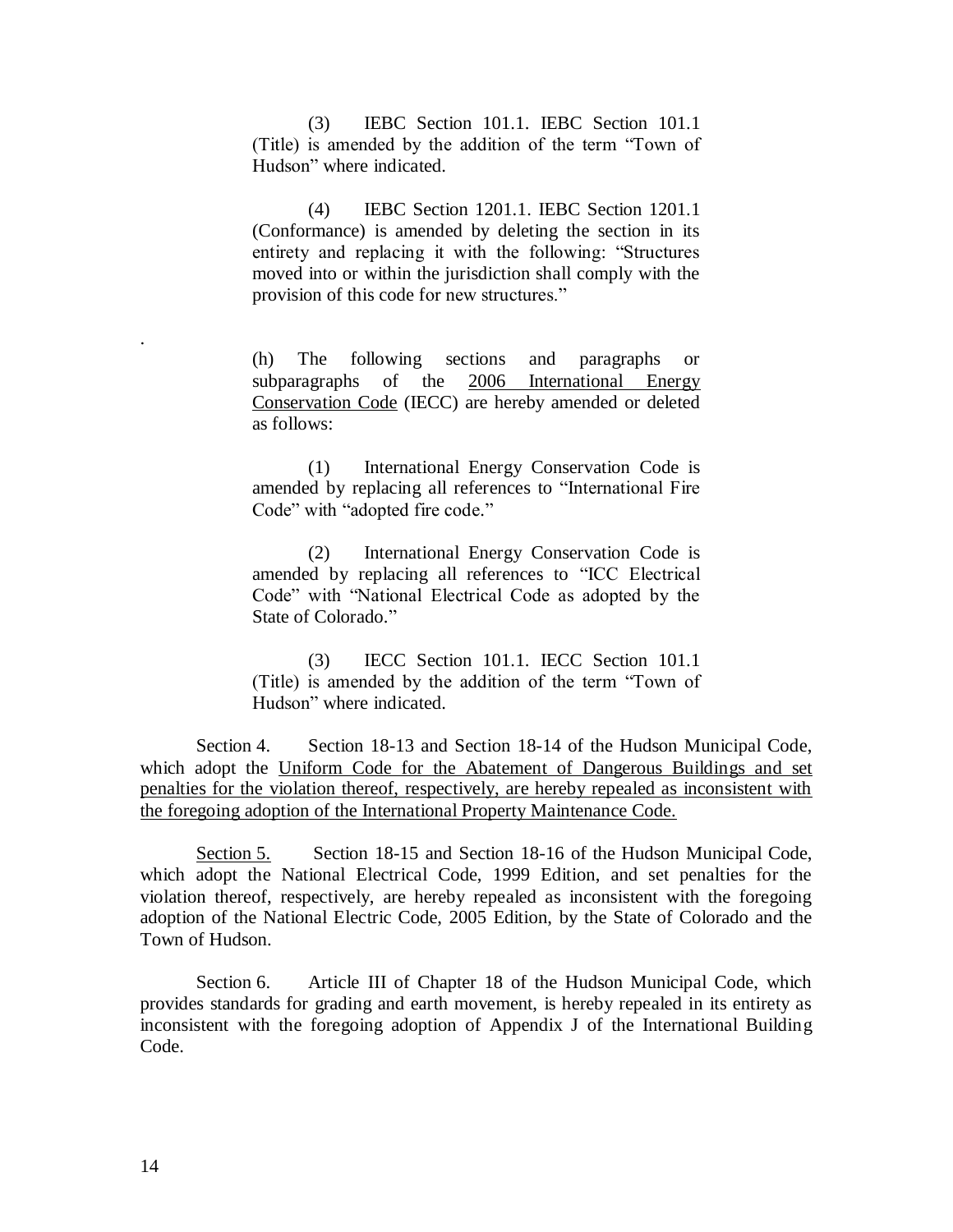Section 7. Safety Clause. The Town Board of Trustees hereby finds, determines, and declares that this ordinance is promulgated under the general police power of the Town of Hudson, that it is promulgated for the health, safety, and welfare of the public, and that this ordinance is necessary for the preservation of health and safety and for the protection of public convenience and welfare. The Board of Trustees further determines that the ordinance bears a rational relation to the proper legislative object sought to be attained.

Section 8. Severability. If any clause, sentence, paragraph, or part of this ordinance or the application thereof to any person or circumstances shall for any reason be adjudged by a court of competent jurisdiction invalid, such judgment shall not affect application to other persons or circumstances.

Section 9. Effective Date. This Ordinance shall become effective thirty (30) days after final publication.

INTRODUCED, READ IN FULL, AND ADOPTED this \_\_\_\_\_ day of  $\frac{1}{2007}$ .

TOWN OF HUDSON, COLORADO

\_\_\_\_\_\_\_\_\_\_\_\_\_\_\_\_\_\_\_\_\_\_\_\_\_\_\_\_\_

ATTEST:

Neal Pontius, Mayor

Judy Larson, Town Clerk

\_\_\_\_\_\_\_\_\_\_\_\_\_\_\_\_\_\_\_\_\_\_\_\_\_\_\_\_\_\_\_\_

PASSED ON SECOND AND FINAL READING this \_\_\_\_\_\_ day of \_\_\_\_\_\_\_\_\_\_\_\_\_\_\_\_\_, 2007, AND ORDERED PUBLISHED ONCE IN FULL.

TOWN OF HUDSON, COLORADO

\_\_\_\_\_\_\_\_\_\_\_\_\_\_\_\_\_\_\_\_\_\_\_\_\_\_\_\_\_

ATTEST:

Neal Pontius, Mayor

Judy Larson, Town Clerk

APPROVED AS TO FORM:

\_\_\_\_\_\_\_\_\_\_\_\_\_\_\_\_\_\_\_\_\_\_\_\_\_\_\_\_\_\_\_\_